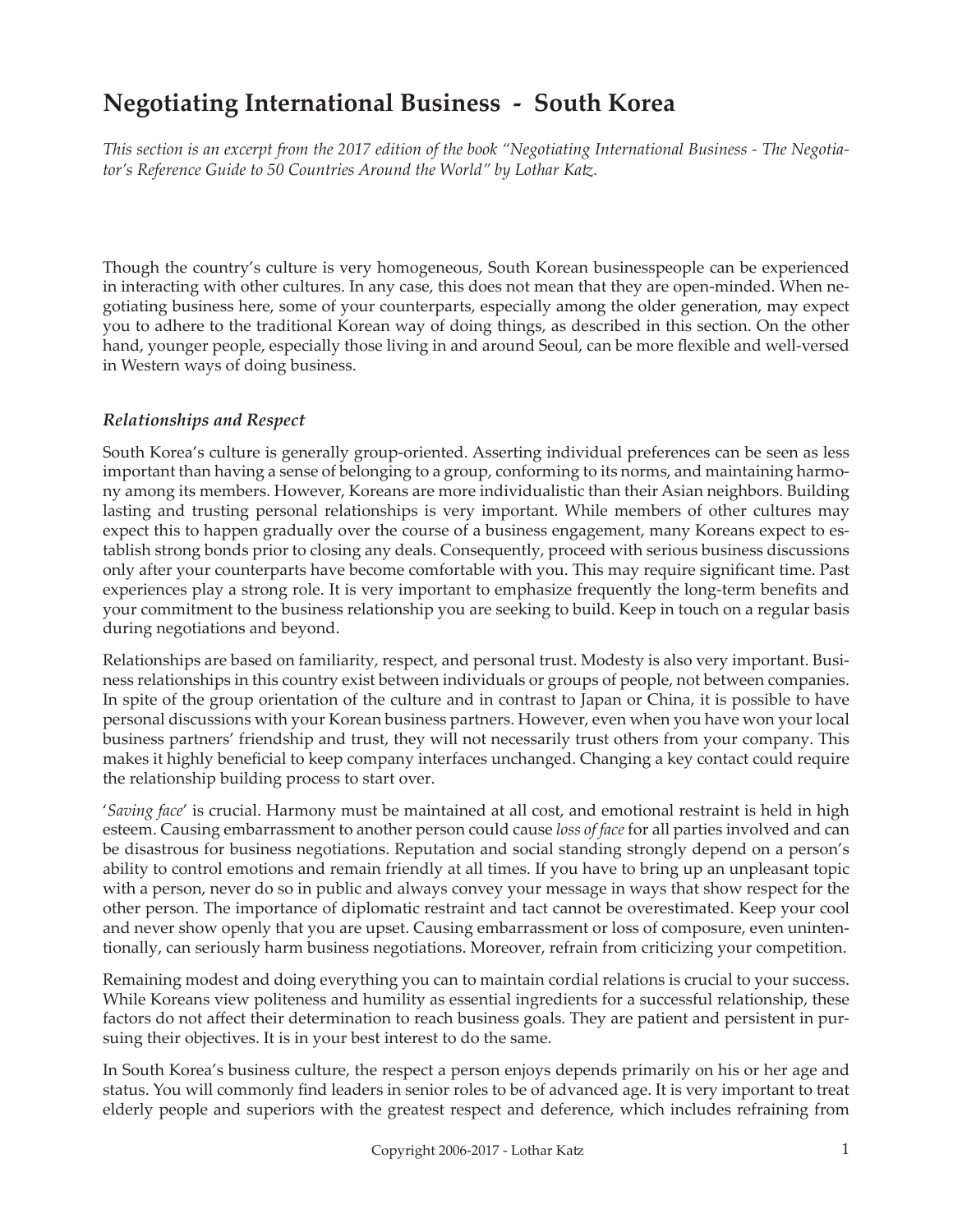smoking and not wearing sunglasses in their presence. Admired personal traits include sincerity, persistence, and an ability to socialize.

## *Communication*

Korean is the official language and spoken by almost everyone in the country. Not many businesspeople speak English fluently. In many cases, it is necessary to have an interpreter. In these cases, ask beforehand whether an interpreter should be present at a meeting. However, keep in mind that even professional interpreters may not always speak and understand English at a fully proficient level. When communicating in English, speak in short, simple sentences and avoid using slang and jargon. It will help people with a limited command of English if you speak slowly, summarize key points, and pause frequently to allow for interpretation. Do not assume that your audience readily understands you. Since saving *face* is so important in this culture, people will not admit in front of others that they are having difficulties.

Korean businesspeople usually speak in quiet, gentle tones, and conversations may include periods of silence. However, silence and distraction may also indicate that people did not understand you. In addition, people may be uncomfortable when someone is speaking for himself or herself rather than for their company or organization. Emotional restraint is held in high esteem, and loud and boisterous behavior may be perceived as a lack of self-control. At restaurants, especially those used for business lunches and dinners, keep conversations at a quiet level. Nevertheless, Koreans can get very animated and excited when entertaining visitors in more social settings. People generally converse while standing around three feet apart.

Because the concept of *face* is important in this culture, communication is generally somewhat indirect, though not nearly as much as in Japan. Koreans often acknowledge what they hear by saying 'yes' or nodding. This does not signal agreement. Open disagreement and confrontation should be avoided. Koreans usually do not respond to a question or request with a direct 'no,' although they sometimes may. More often, you may receive seemingly ambiguous answers, such as 'we will think about it' or 'this will require further investigation.' Look for subtle clues that convey the true message. If you have to convey bad news to the Korean side, the more *face*-saving way is to use a third party instead of communicating it yourself. It is beneficial to use a similarly indirect approach when dealing with Koreans, as they could perceive you as rude and pushy if you are being overly direct. However, while Koreans are generally very friendly, they can also become quite direct, much more so than the Japanese or Chinese. At times, especially in the heat of a discussion or negotiation, they may be very emotional and outspoken.

Gestures are usually subtle in South Korea. It is advisable to restrict your body language. Non-verbal communication is important, though, and you should carefully watch for others' small hints, just as they will be watching you. Avoid touching other people except for handshakes. However, Korean men may hold hands, which is a sign of friendship and has no sexual connotation. When pointing at people or objects, use your open hand rather than a finger. When referring to themselves, Koreans put an index finger on their nose rather than pointing at their chest as Westerners do. Squinting the eyes or tipping the head back signals a negative response. Do not blow your nose in public since people find this repelling. Unlike in other Far East countries, eye contact should be quite frequent, although not to the point of staring. This conveys sincerity and helps build trust.

# *Initial Contacts and Meetings*

Before initiating business negotiations in South Korea, it is advantageous to identify and engage a local intermediary. This person will help bridge the cultural and communications gap, allowing you to conduct business with greater effectiveness. The person may be able to leverage existing relationships, which could significantly shorten the time it takes until your potential partner is ready to do business with you. Koreans tend to be suspicious of people they do not know or with whom they do not have a mutual contact.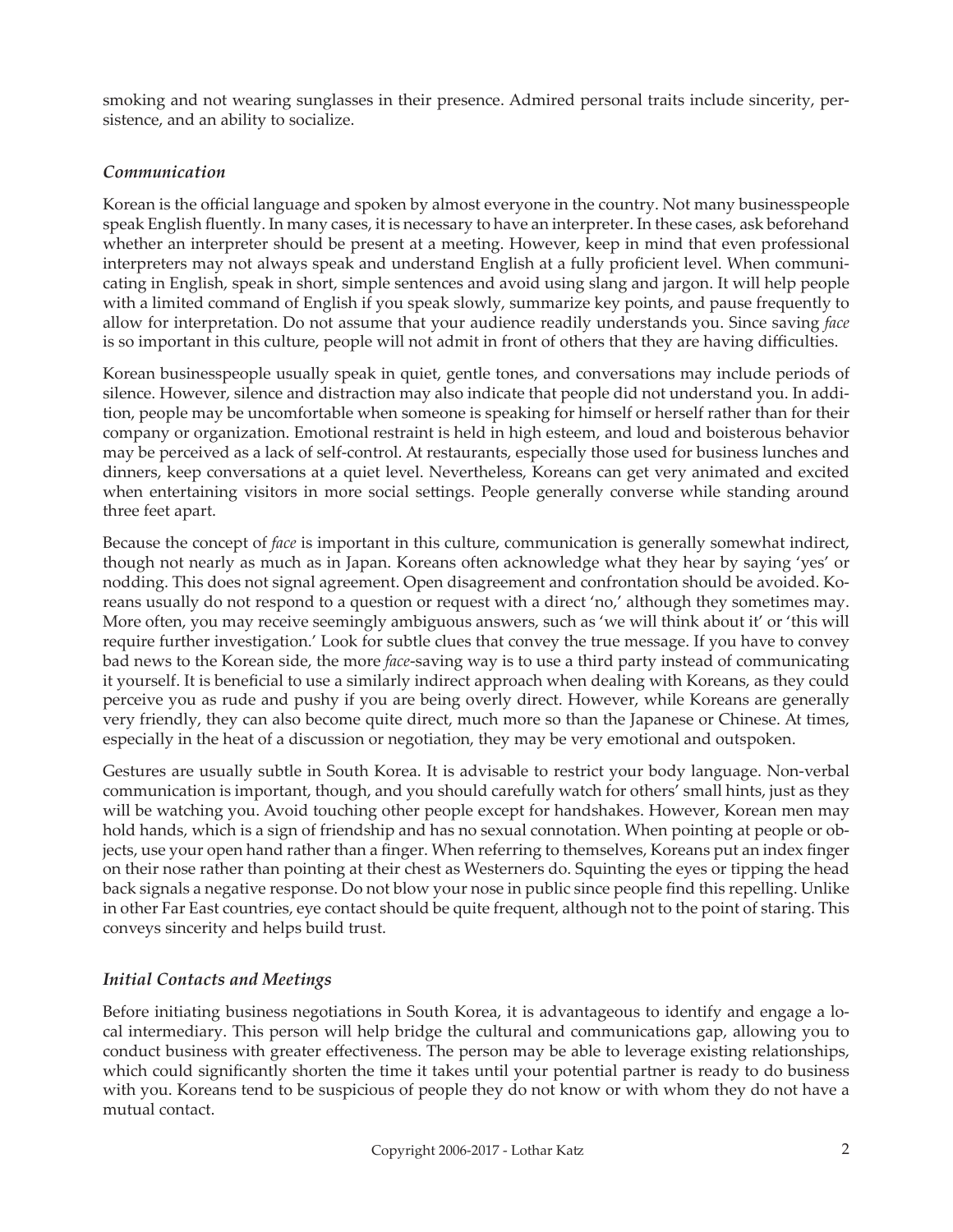Negotiations in South Korea may be conducted by individuals or teams of negotiators. One-on-one negotiations require several rounds during which your Korean counterpart consults with the group participating in the decision-making. However, team negotiating is preferable since your team will bring broader functional expertise to the table and since you will be able to assign different roles to each team member, maximizing the team's impact. It is crucial for your team to be well aligned, with roles clearly assigned to each member and detailed strategies agreed upon upfront. Changing a team member could require the relationship building process to start over and should be avoided.

Given the strong emphasis on hierarchy in the country's business culture, a senior executive should lead the negotiations for your company and your negotiating team should include senior leaders who know your company well. Find out who will participate on the Korean side, and choose people who match the rank of the Korean members. Status matters a lot, and a mismatch could be embarrassing for everyone.

If possible, schedule meetings at least three to four weeks in advance. Since Koreans want to know who they will be meeting, provide details on titles, positions, and responsibilities of attendees ahead of time. Send your proposals and agree on an agenda ahead of the meeting. The agenda is usually strictly followed. Although meetings may sometimes not start on time, Koreans generally expect foreign visitors to be punctual. It is best to be right on time. If a delay is inevitable, call ahead and apologize profoundly.

In accordance with business protocol, people should enter the meeting room in hierarchical order. The Koreans likely assume that the first foreigner to enter the room is the head of your delegation. The same will be true on their side, allowing you to identify the most senior person within a group. That person is usually seated at the middle of the 'Korean side' of the conference table. You may get other clues by observing who receives the highest amount of deference within a group of Koreans. That way, you may actually be able to identify the hierarchical structure across the whole group.

Names are usually given in the order of family name, first name. The latter consists of two names, the generational name and the given name, separated by a hyphen. Some Koreans only give their initials, in which case they usually state their family name last, for instance 'Y.K. Kim.' Use *Mr./Ms.* plus the family name. Furthermore, Koreans are very status-conscious. If a person has a professional or academic title, use it to address him or her. Never call Koreans by their first name unless they insist on it. Introduce and greet older people first. Introductions are accompanied by handshakes and/or slight bows. Some people may not want to shake hands, so it is best to wait for your counterparts to initiate handshakes, which should be light.

The exchange of business cards is an essential step when meeting someone for the first time, so bring more than you need. If someone presents you with his or her card and you do not offer one in return, the person will assume that you either do not want to make their acquaintance, that your status in your company's hierarchy is very low, or, quite to the contrary, that your status is very high. Since many people are unable to read English, it is better to use cards with one side in English and the other in Korean. Show doctorate degrees on your card and make sure that it clearly states your professional title, especially if you have the seniority to make decisions. If any facts about your company are particularly noteworthy, for instance if it is the oldest or largest in your country or industry, mention this on your card since the Koreans view this very favorably.

Present your business card with two hands, and ensure that the Korean side is facing the recipient. Similarly, accept others' cards using both hands if possible. Smile and keep eye contact while doing so, then examine the card carefully. Not reading someone's card can be an insult. Next, place the card on the table in front of you or into your card case. Never stuff someone's card into your back pocket or otherwise treat it disrespectfully. Also, do not write on a person's business card.

At the beginning of a meeting, there is normally some small talk. This allows participants to become personally acquainted. It is best to let the local side set the pace and follow along. There may also be an exchange of small gifts. Business meetings in South Korea are often quite formal, so be careful not to appear too relaxed and casual.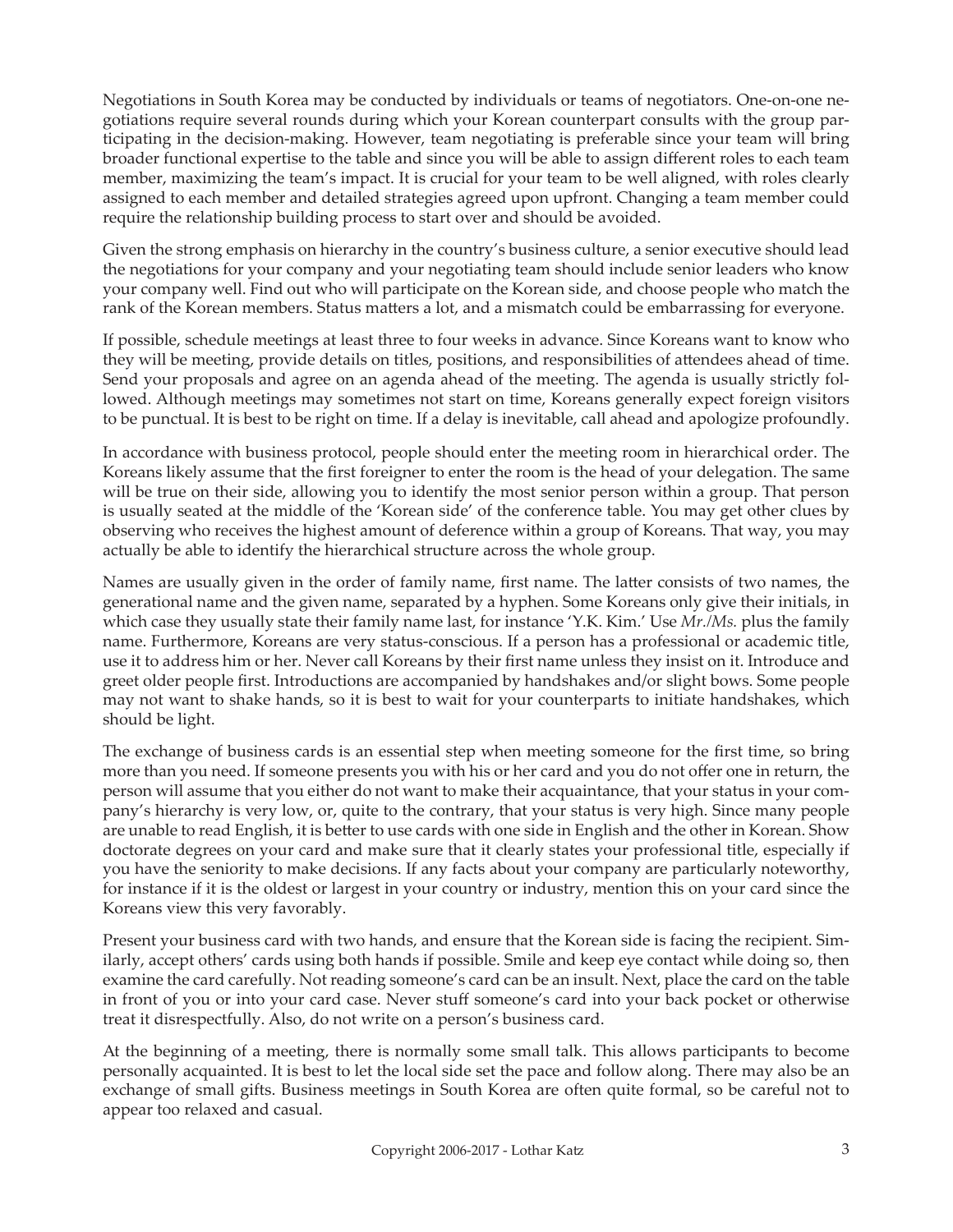The primary purpose of the first meeting is to get to know each other, start building relationships, and gather information about the other side's areas of interest, goals, and weak points for the upcoming negotiation. In general, meetings do not serve as events for decision-making. Instead, they are opportunities to indicate interest, intensify relationships, gather and exchange more information, or to communicate decisions. It would be unrealistic to expect a meeting to lead to a straight decision.

The most senior members of your group should lead the discussion. It is good to make a presentation, but keep it simple and avoid over-designing it. Pause frequently and give the Korean side time for translation and discussion. Verify through diplomatic questions whether your audience understands you. Since saving *face* is so important, people will not openly admit it in front of others if they do not understand what you are presenting. Even if the leader of the Korean team does not speak English, make a point of addressing him occasionally.

You should bring a sufficient number of copies of anything you present, such that each attendee gets one. The appearance of your presentation materials is not very important as long as you include good and easy-to-understand visuals. Use diagrams and pictures wherever feasible, cut down on words, and avoid complicated expressions. Koreans may expect to discuss many details, so come well prepared, and bring enough background information. Having your handout materials translated to Korean is not a must but helps in getting your messages across.

# *Negotiation*

**Attitudes and Styles -** Leveraging relationships is an important element when negotiating in South Korea. Nevertheless, South Koreans often employ distributive and contingency bargaining. While the buyer is often in a strongly favorable position, both sides are expected to 'take care of each other.' Ultimately, they are partners in a mutual dependency that is bound by their relationship. They may focus equally on near-term and long-term benefits. Although the primary negotiation style is competitive, South Koreans nevertheless value long-term relationships and look for win-win solutions.

Foreigners may perceive a dichotomy in the Korean negotiation style: on one hand, relationships matter a lot and must be maintained at all times, while on the other hand negotiations may become very emotional, aggressive, or outright adversarial. Koreans may see no conflict in this. They believe that while tough negotiating may require extreme measures, neither side should take anything personally. Adding to the challenge for foreign visitors, they are often expected to remain more controlled than the Korean side may be. Nevertheless, do not confuse the aggressive style with bad intentions. It is best to remain calm, friendly, patient, and persistent. Never allow issues during the negotiation process to create personal conflicts with your counterparts.

Should a dispute arise at any stage of a negotiation, you may be able to reach resolution through emphasizing personal relationships and re-establishing trust. It may be effective to have side discussions on a one-on-one basis with the most influential person on the Korean side. Pointing to the benefits of continuing the negotiation may also help. However, refrain from using logical reasoning or becoming argumentative since this will only make matters worse.

**Sharing of Information –** Korean negotiators are willing to spend considerable time gathering information and discussing various details before the bargaining stage of a negotiation can begin. In this phase, they seek to find the other side's weaknesses. Information is rarely shared freely, since the Korean believe that privileged information creates bargaining advantages. Your counterparts consider openly sharing your information foolish. However, if they have a strong and trusting relationship with you, they are usually willing to share more confidential details.

One caveat when negotiating in South Korea is that your counterparts may sometimes just be 'testing the waters.' They may only be looking to learn more about your product or service, deciding down the road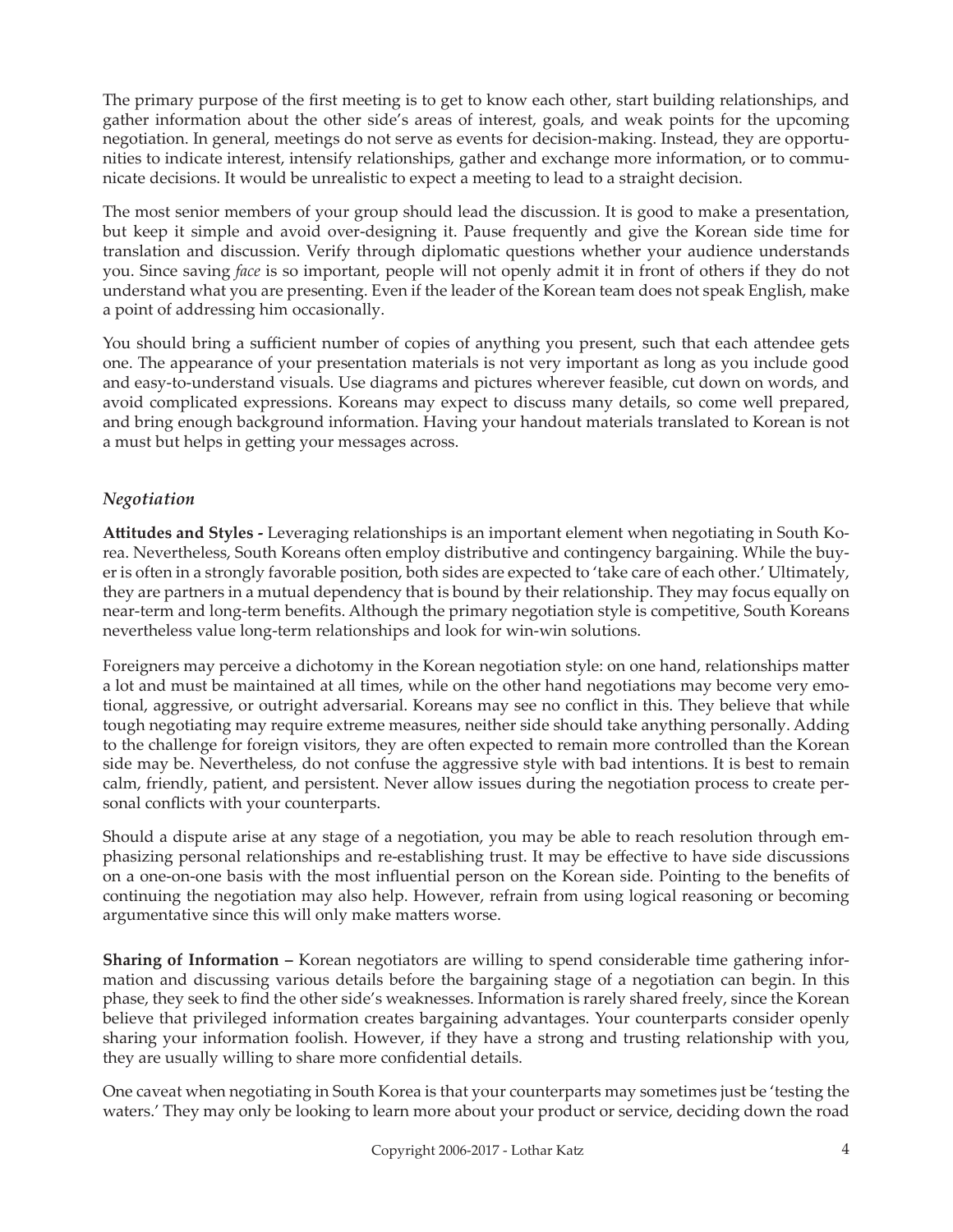that they prefer to build rather than buy. Be prepared for this turn of events and protect your intellectual property throughout your negotiation, even if the other side requests early access.

**Pace of Negotiation –** Expect negotiations to be slow and protracted. Relationship building, information gathering, bargaining, and decision making all take considerable time. Furthermore, negotiators often attempt to wear you down in an effort to obtain concessions. Be prepared to make several trips if necessary to achieve your objectives. Throughout the negotiation, be patient, show little emotion, and accept that delays occur.

Koreans generally employ a polychronic work style. They are used to pursuing multiple actions and goals in parallel. When negotiating, they often take a holistic approach and may jump back and forth between topics rather than addressing them in sequential order. In multi-item negotiations, people may bargain and haggle over several aspects in parallel. It is not unusual for them to re-open a discussion over items that had already been agreed upon. In addition, they may take phone calls or interrupt meetings at critical points in a negotiation. While they may be doing some of this on purpose in order to confuse the other side, there are usually no bad intentions. Negotiators from strongly monochronic cultures, such as Germany, the United Kingdom, or the United States, may nonetheless find this style highly confusing and irritating. In any case, do not show irritation or anger when encountering this behavior. Instead, keep track of the bargaining progress at all times, often emphasizing areas where agreement already exists.

If your counterparts appear to be stalling the negotiation, assess carefully whether their slowing down the process indicates that they are evaluating alternatives or that they are not interested in doing business with you. More often than not, though, this behavior indicates an attempt to create time pressure or 'wear you down' in order to obtain concessions. However, things can move fast if they see good business opportunities.

**Bargaining –** Korean businesspeople are often shrewd and skillful negotiators who should never be underestimated. Most of them enjoy bargaining and haggling, expect to do a lot of it during a negotiation, and may get suspicious or even offended if you refuse to play along. People in the country may use a wide array of negotiation techniques very competently. The bargaining stage of a negotiation can be very extensive. Prices often move more than 40 percent between initial offers and final agreement. Leave yourself sufficient room for concessions at many different levels and prepare several alternative options. This gives the Korean negotiators room to refuse aspects of your proposal while preserving *face*. Ask the other side to reciprocate if you make concessions. It is not advisable to make significant early concessions since your counterparts expect further compromises as the bargaining continues. You can use the fact that aspects can be re-visited to your advantage, for instance by offering further concessions under the condition that the Korean side reciprocate in areas that had already been agreed upon.

Deceptive techniques are frequent and Korean negotiators may expect you to use them as well. This includes tactics such as telling lies and sending fake non-verbal messages, pretending to be disinterested in the whole deal or in single concessions, misrepresenting an item's value, or making false demands and concessions. Do not take such tactics personally and realize that overt attempts to lie at or bluff your counterparts could backfire and might damage business relationships. Lies may be difficult to detect. It is advisable to verify information received from the local side through other channels. Similarly, they treat 'outside' information with caution. Koreans may use 'good cop, bad cop,' which is rare in other Asian cultures. It can sometimes be beneficial to use the tactic in your own negotiation approach, especially when assigning the 'bad cop' role to a legal counsel. This may allow you to separate debates over legalistic issues from the relationship. Carefully orchestrated, most deceptive techniques may allow you to obtain valuable concessions without damaging the overall relationship. Koreans will likely not use the 'limited authority' technique because groups rather than individuals normally make decisions.

Negotiators may use pressure techniques that include making final or expiring offers, applying time pressure, or nibbling. Final offers may be made more than once and are almost never final. Do not an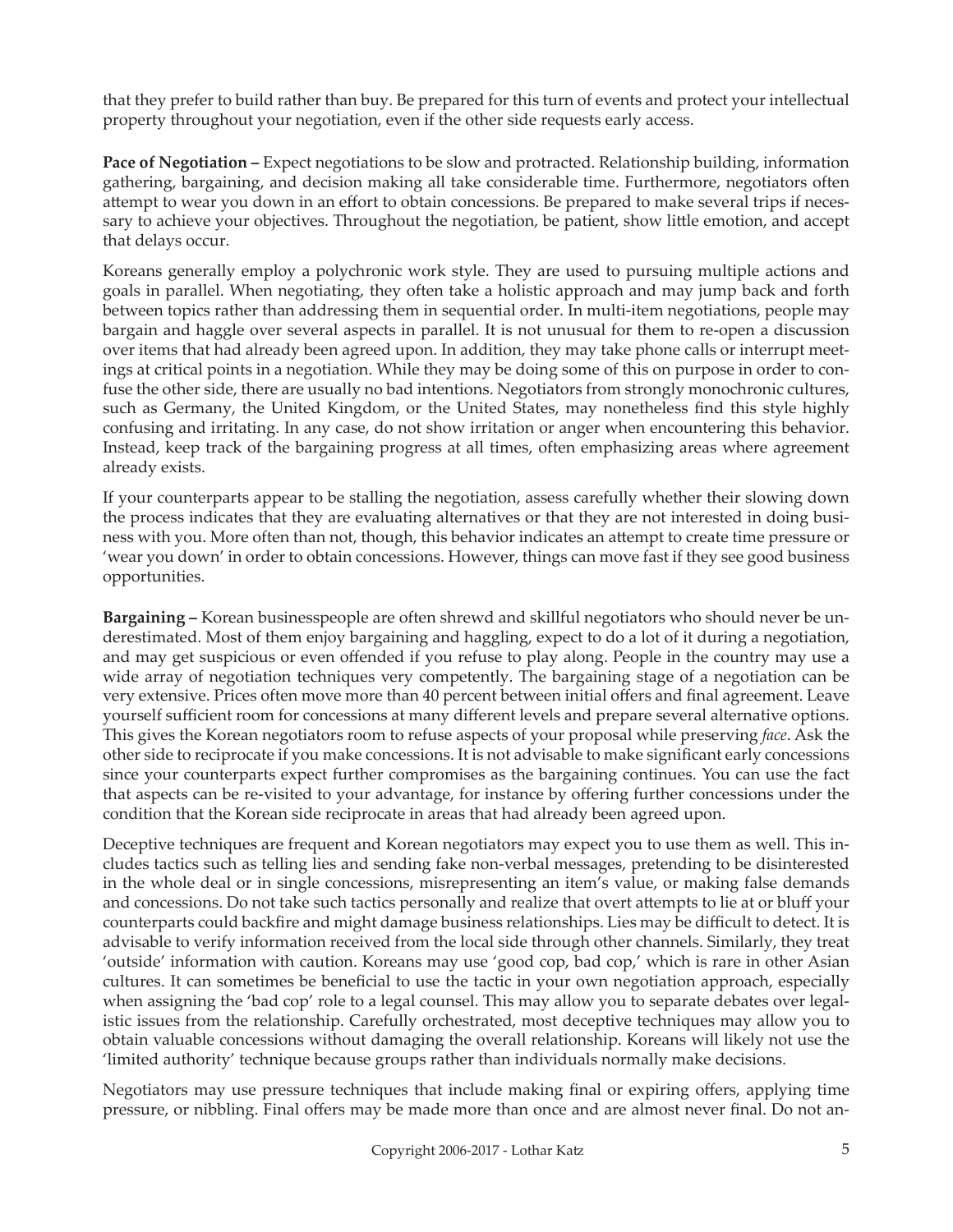nounce any of your offers as 'final'– your counterparts will likely not believe that you are serious and may turn the tactic against you. Time pressure can be difficult to counter. If Korean negotiators learn that you are working against a deadline, they may exploit this knowledge to increase the pressure on you to make concessions. Near the end of a negotiation, they may suddenly request last-minute concessions and 'compromises.' In extreme cases, they may try to renegotiate the whole deal on the final day of your visit.

It is important never to take such techniques personally and to avoid open conflict. Know what concessions you are willing to make. On the other hand, time pressure techniques rarely work against them since Koreans are patient and persistent enough to overcome such challenges. However, you might be able to use these techniques should the negotiation take place on your home turf rather than in South Korea. Nibbling may prove useful in the final phases of negotiations. None of this will take your counterparts by surprise, though. Avoid other common pressure tactics such as opening with your best offer or intransigence, since locals may interpret them as signs that you are disinterested in negotiating.

Korean negotiators regularly use extreme openings, hoping they can force you to reveal what you consider the real value of the items being negotiated. They do not view them as unfriendly acts as other Asians may. Counter the approach by firmly pointing out that you expect a realistic offer. Making extreme opening offers yourself may prove beneficial as it could surprise your counterparts and trigger a reaction. Be cautious not to appear overly aggressive, though. Threats and warnings may be used on both sides but should be subtle. In another tactical move, Koreans may get very emotional and show strong anger. Remaining constructive and professional usually helps refocus the negotiation. Threatened and actual walkouts should be avoided since they are too confrontational and may cause loss of *face*. Lastly, refrain from showing outright aggressive behavior even if you may feel that you are only reciprocating. It could prove very detrimental to your negotiation.

Other emotional techniques, such as attitudinal bargaining, attempting to make you feel guilty, grimacing, or appealing to personal relationships, are often used. When using one of them yourself, keep them subtle enough to avoid *face* issues.

Koreans often use defensive tactics. They may change subjects frequently, revisit previously agreed points, or introduce all kind of distractions. They may also ask very direct questions, attempting to take you by surprise. Prepare well for any of these.

Corruption and bribery are somewhat common in South Korea's public and private sectors. However, people may draw the line differently, viewing minor payments as rewards for getting a job done rather than as bribes. Also, keep in mind that there is a fine line between giving gifts and bribing. What you may consider a bribe, a Korean could simply view a nice gift.

**Decision Making –** The country's business culture is extremely hierarchical and superiors enjoy enormous deference. However, while you may encounter western-style entrepreneurs as the sole decision makers within their companies, decision making is often a consensus-oriented group process in South Korea. This can be confusing for Westerners looking to identify the 'key decision maker' in an organization, while in reality such a role may not exist at all. Decisions are often made through a process involving many stakeholders who establish consensus through a series of deliberations or exchanges of memos. This process can take a long time and requires patience. Influencing the decision making requires building strong relationships with as many of the stakeholders as you possibly can. The role of the senior leaders is to orchestrate the process, not to make decisions themselves. Nevertheless, their input carries a lot of weight and they usually have the final say, so do everything you can to win their support. At times, authority may be delegated to subordinates, making it important not to offend or ignore the lower ranks. One-on-one meetings may sometimes be set up. However, the person you meet is the contact to the group, not the one to make the decision.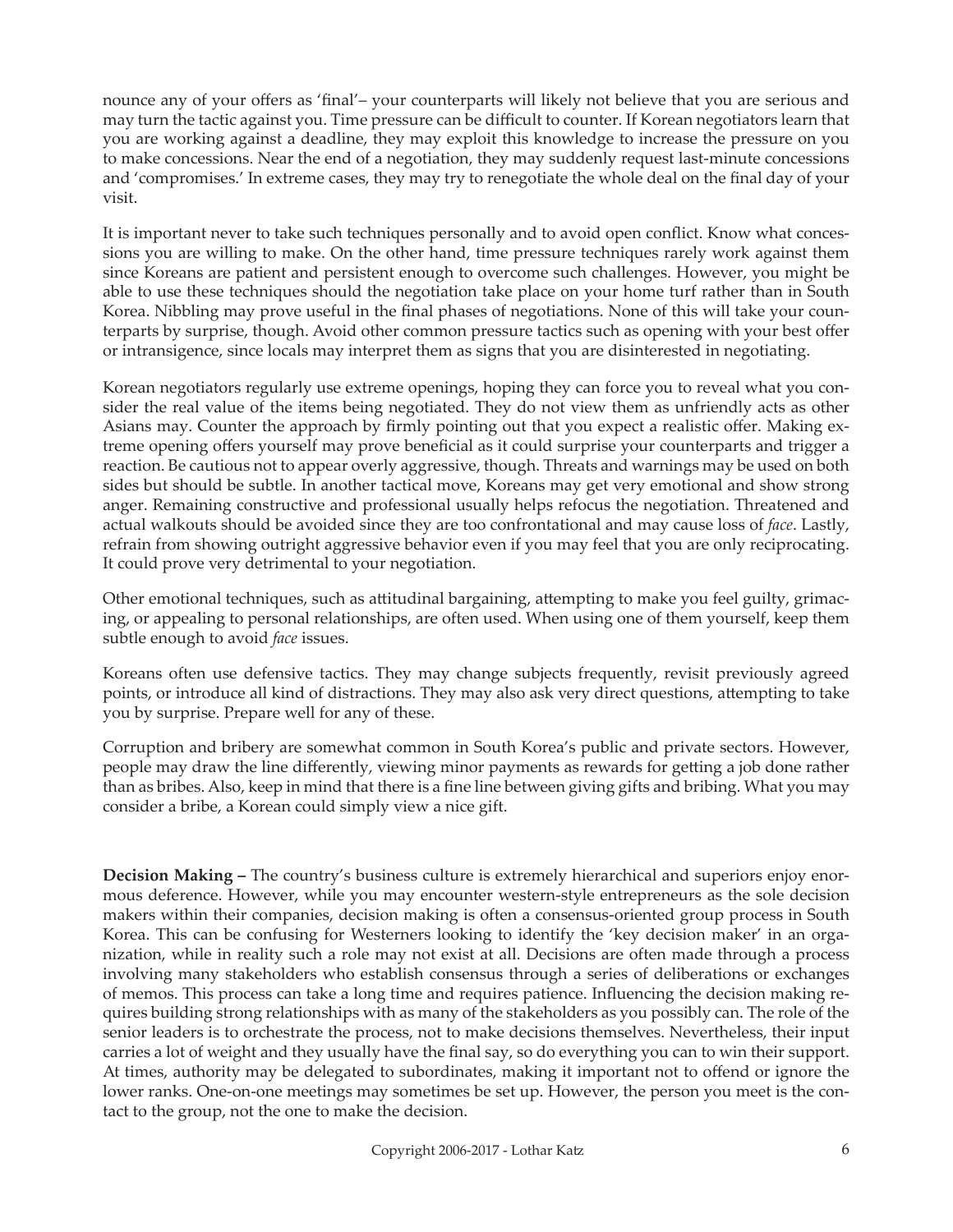When making decisions, Korean businesspeople usually consider the specific situation rather than applying universal principles. Personal feelings and experiences weigh more strongly than empirical evidence and other objective facts do, but they will consider all aspects. Some people may also be analytical and demand many data. More than most other Asians, South Koreans are able to take significant risks once they carefully assessed a proposal or situation.

## *Agreements and Contracts*

Capturing and exchanging written understandings after meetings and at key negotiation stages is useful since oral statements are not always dependable. While these serve as tools to improve the communication and strengthen commitments, they should not be taken for final agreements. Koreans often prefer to establish general agreement, working out the necessary details later. The way they communicate agreement is by clearly stating all terms and conditions they agree with. An agreement exists only if both parties have done this, so do not simply respond with 'yes' instead of following this approach.

It is important to realize that Koreans have a very different view of written agreements and contracts from the one most Westerners have. In the traditional Korean view, agreements are just snapshots in time and contracts are similar in role to historic documents: they reflect no more than the agreement that existed at the time they were written up and signed.

Written contracts tend to be lengthy and often spell out detailed terms and conditions for the core agreements as well as for many eventualities. Nevertheless, writing up and signing the contract is a formality. Koreans believe that the primary strength of an agreement lies in the partners' commitment rather than in its written documentation. Never sign a contract in red ink.

Your legal rights are usually enforceable. Although attorneys are not common and not well regarded, it may be beneficial to consult a local legal expert before signing a contract. However, be careful when bringing your attorney to the negotiation table. Some South Koreans could read it as a sign of mistrust if you do.

Signed contracts may not always be honored. Because of their view of the role that contracts play, Koreans regularly continue to press for a better deal even after a contract has been signed. They may call 'clarification meetings' to re-discuss details. If you refuse to be flexible, allowing the relationship to deteriorate, contract terms may not be kept at all. While taking legal action is a viable option, you would be destroying any perspective of conducting future business with this partner and everyone within his or her network. Your best chance to ensure that your partners follow through on their commitments is to stay in regular contact and nurture the relationship throughout your business engagement.

#### *Women in Business*

While South Korea is still a strongly male-dominated society, gender roles have started to change. There are many women, typically younger ones, in professional positions, although few have significant authority and influence. At the same time, most women are still struggling to attain positions of similar income and authority as men.

Most Koreans expect to deal with men in decision-making roles. Consequently, foreign women may at times find themselves in awkward or uncomfortable situations. However, Western women are usually treated differently from Asian women. As a visiting businesswoman, emphasize your company's importance and your role in it. A personal introduction or at least a letter of support from a senior executive within your company may also help. Displaying confidence and assertiveness should be done very cautiously, and it is immensely important for women to avoid appearing overly bold and aggressive.